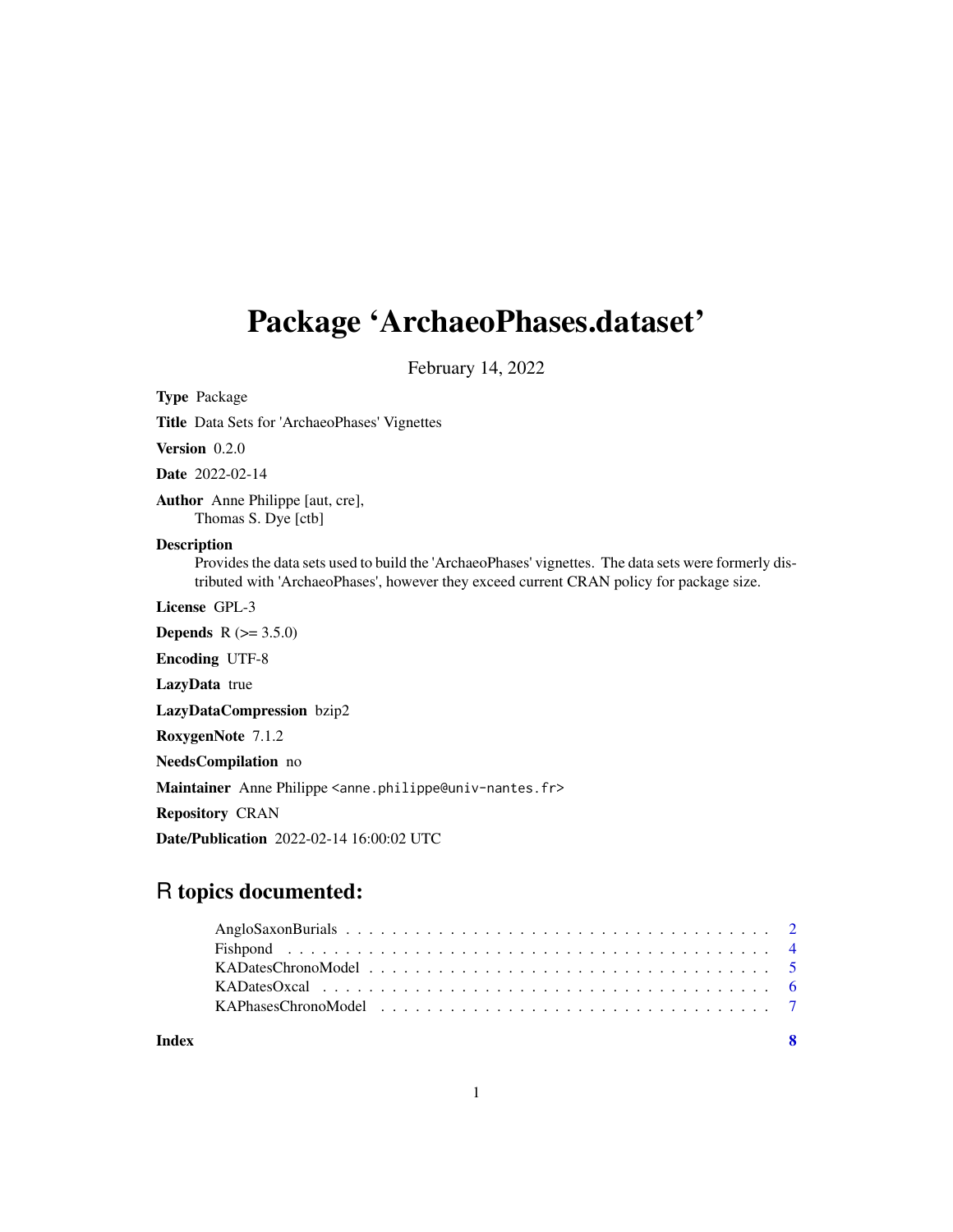#### <span id="page-1-0"></span>Description

Results of an OxCal calibration

#### Usage

AngloSaxonBurials

#### Format

A data frame with 5,000 rows and 79 columns: Begin all dates Early boundary UB-6041 (CasD182) Date of burial CasD182 UB-6038 (CasD183) Date of burial CasD183 UB-4960 (BuD391B) Date of burial BuD391B UB-4959 (BuD391A) Date of burial BuD391A UB-4511 (EH090) Date of burial EH090 UB-4512 (EH091) Date of burial EH091 MelSG077 Date of burial MelSG077 UB-4885 (MelSG078) Date of burial MelSG078 UB-4884 (MelSG079) Date of burial MelSG079 UB-4882 (MelSG080) Date of burial MelSG080 UB-6476 (BuD339) Date of burial BuD339 UB-4734 (MH105c) Date of burial MH105c UB-4732 (MH094) Date of burial MH094 UB-4890 (MelSG075) Date of burial MelSG075 UB-4728 (MH064) Date of burial MH064 UB-4733 (MH095) Date of burial MH095 UB-6473 (BuD250) Date of burial BuD250 UB-4735 (Ber022) Date of burial Ber022 UB-4739 (Ber134/1) Date of burial Ber134/1 UB-4836 (WG27) Date of burial WG27 UB-6472 (BuD222) Date of burial BuD222 UB-6037 (CasD134) Date of burial CasD134 UB-4888 (MelSG089) Date of burial MelSG089 UB-6040 (CasD053) Date of burial CasD053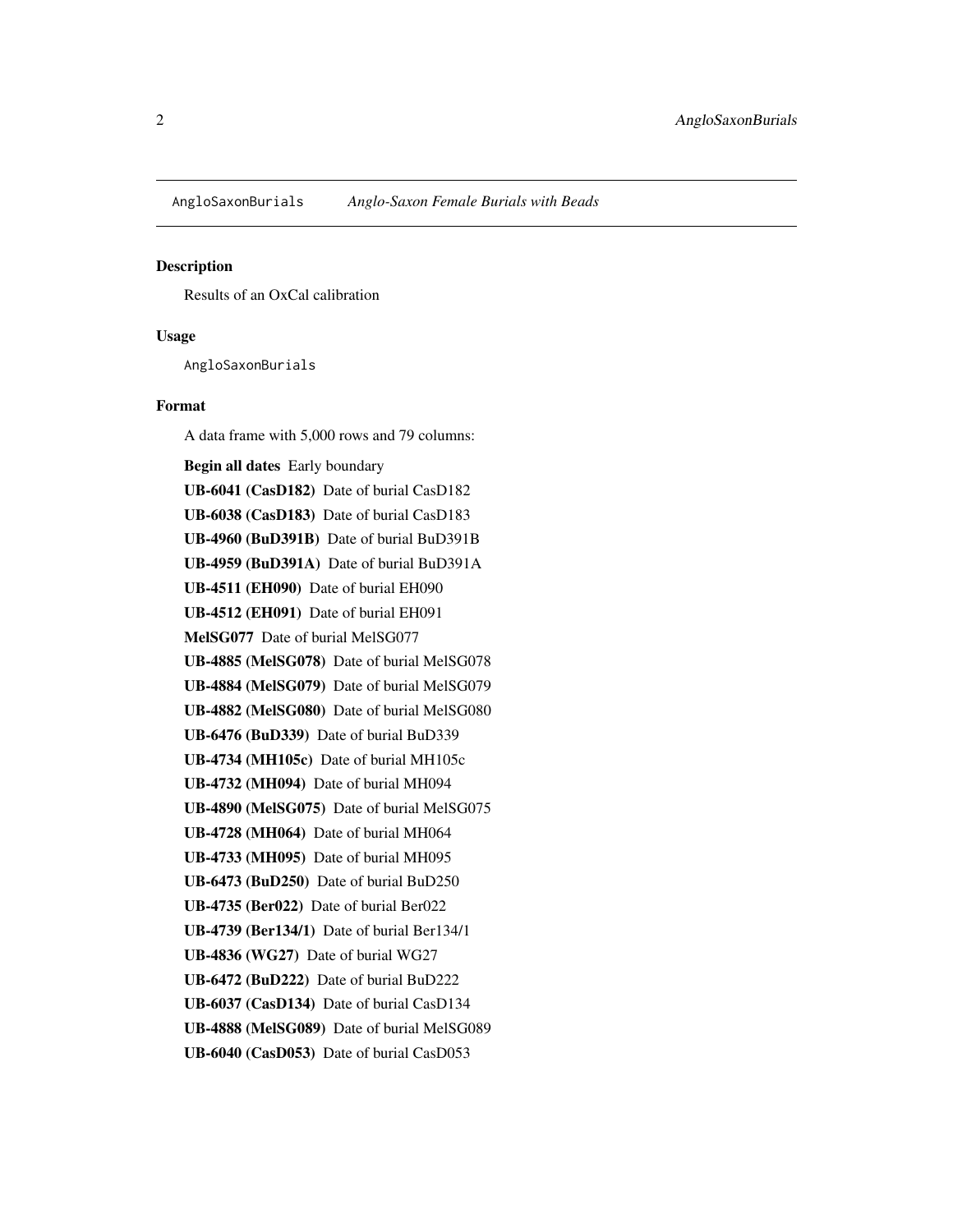UB-4707 (EH079) Date of burial EH079 UB-6035 (CasD096) Date of burial CasD096 UB-4975 (AstCli12) Date of burial AstCli12 UB-4984 (Lec018) Date of burial Lec018 UB-4835 (ApD134) Date of burial ApD134 UB-4729 (MH068) Date of burial MH068 UB-6034 (CasD120) Date of burial CasD120 UB-4705 (WHes123) Date of burial WHes123 UB-6033 (WHes113) Date of burial WHes113 UB-4709 (EH014) Date of burial EH014 UB-4708 (EH083) Date of burial EH083 UB-5208 (ApD107) Date of burial ApD107 UB-4077 (But4275) Date of burial But4275 UB-4965 (ApD117) Date of burial ApD117 UB-4889 (MelSG069) Date of burial MesSG069 UB-4963 (SPTip208) Date of burial SPTip208 UB-6032 (SPTip073) Date of burial SPTip073 UB-6036 (CasD013) Date of burial CasD013 UB-4887 (MelSG082) Date of burial MeSG082 UB-4964 (Cod30) Date of burial Cod30 UB-4883 (MelSG095) Date of burial MelSG095 UB-4042 (But1674) Date of burial But1674 UB-4552 (MaDE3) Date of burial MaDE3 UB-4507 (Lec187) Date of burial Lec187 UB-4706 (WHes118) Date of burial WHes118 UB-4502 (Lec138) Date of burial Lec138 UB-4504 (Lec179) Date of burial Lec179 UB-4910 (BloodH22) Date of burial BloodH22 UB-4506 (Lec172/2) Date of burial Lec172/2 MaDE1 & E2 Date of burial MaDE1 & E2 UB-4554 (MaDF2) Date of burial MaDF2 UB-4549 (MaDC7) Date of burial MaDC7 UB-4553 (MaDD10) Date of burial MaDD10 UB-6042 (CasD088) Date of burial CasD088 UB-4501 (Lec014) Date of burial Lec014 UB-4503 (Lec148) Date of burial Lec148 SUERC-51539 (ERL G353) Date of burial ERL G353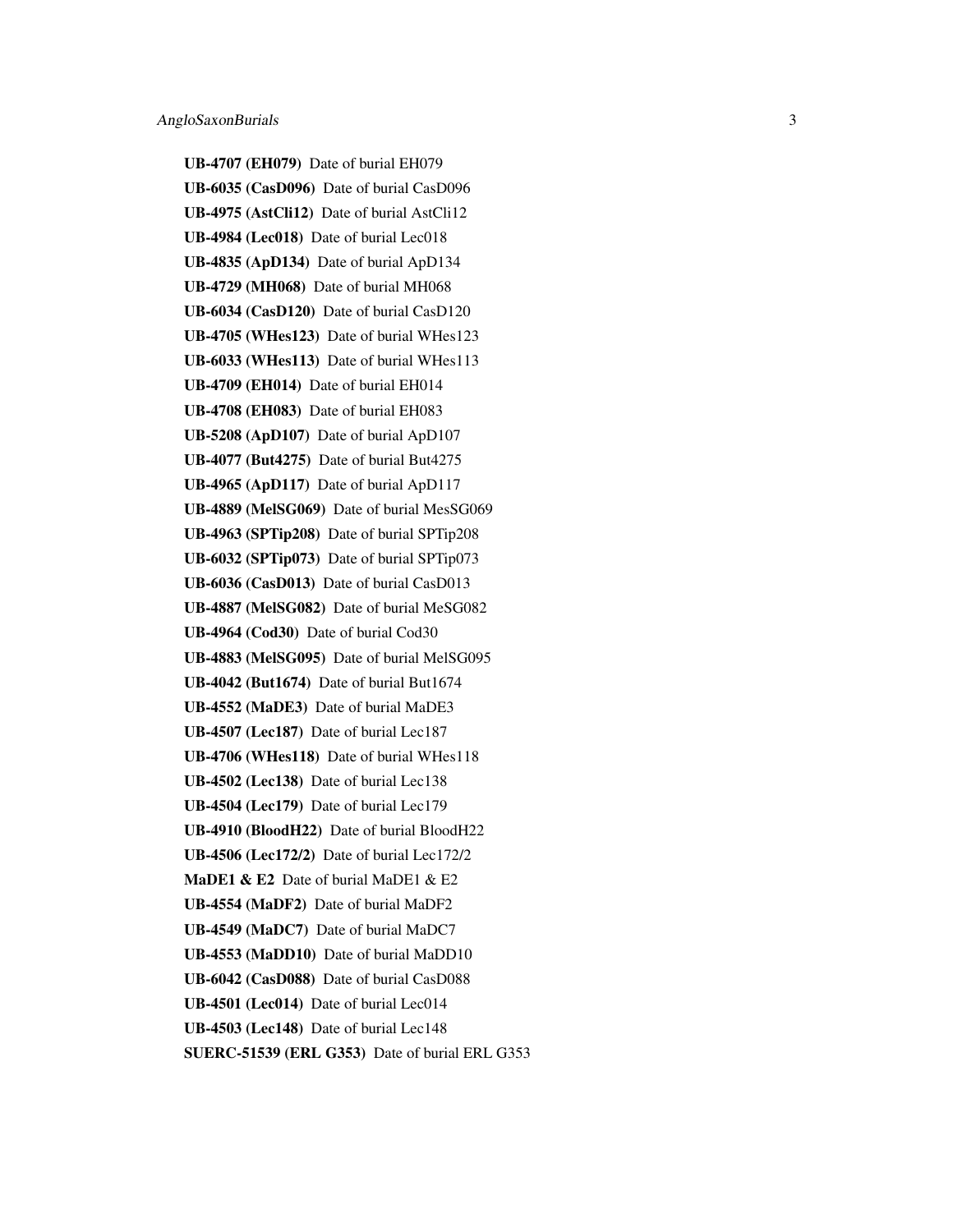SUERC-51548 (ERL G210) Date of burial ERL G210 SUERC-51553 (ERL G116) Date of burial ERL G116 SUERC-39108 ERLK G322 Date of burial ERLK G322 SUERC-39109 ERL G362 Date of burial ERL G362 SUERC-39112 ERL G405 Date of burial ERL G405 SUERC-51560 ERL G038 Date of burial ERL G038 SUERC-39091 (ERL G003) Date of burial ERL G003 SUERC-39092 (ERL G005) Date of burial ERL G005 SUERC-39113 (ERL G417) Date of burial ERL G417 SUERC-51549 (ERL G195) Date of burial ERL G195 SUERC-51543 (ERL G281) Date of burial ERL G281 SUERC-51551 (ERL G193) Date of burial ERL G193 SUERC-51552 (ERL G107) Date of burial ERL G107 SUERC-39100 (ERL G266) Date of burial ERL G266 SUERC-51550 (ERL G254) Date of burial ERL G254 SUERC-39096 (ERL G112) Date of burial ERL G112 End all dates Late boundary

Fishpond *Calibration of a fishpond chronology*

#### **Description**

A data set containing information on the ages of two fishpond deposits.

#### Usage

Fishpond

#### Format

A data frame with 55,965 rows and 12 variables

Iteration iteration of the MCMC algorithm

beta.2..Layer.II. end date of Layer II

theta.5..Layer.II. age of dated event 5 in Layer II

theta.4..Layer.II. age of dated event 4 in Layer II

theta.3..Layer.II. age of dated event 3 in Layer II

theta.2..Layer.II. age of dated event 2 in Layer II

alpha.2..Layer.II. start date of Layer II

<span id="page-3-0"></span>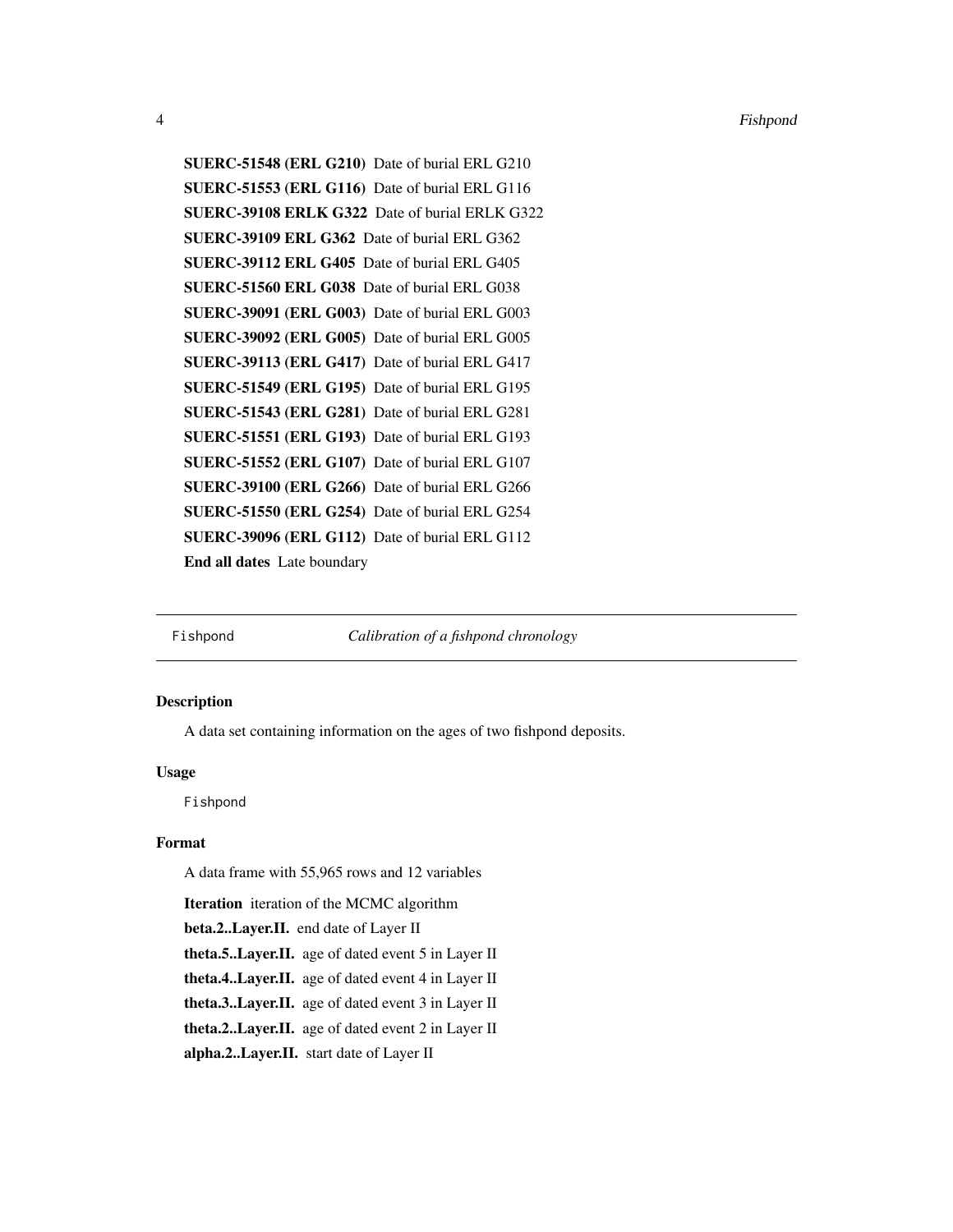<span id="page-4-0"></span>beta.1..Layer.III. end date of Layer III theta.1..Layer.III. age of dated event 1 in Layer III alpha.1..Layer.III. start date of Layer III phi.1 floating parameter X superfluous column

KADatesChronoModel *Ksar Akil dates calibrated by ChronoModel*

#### Description

A data set.

#### Usage

KADatesChronoModel

#### Format

A data frame with 30,000 rows and 17 variables:

iter iteration of the MCMC algorithm Layer.V Layer V Layer.VI Layer VI Layer.XI Layer XI Layer.XII Layer XII Layer.XVI.4 Layer XVI 4 Layer.XVI.3 Layer XVI 3 Layer.XVI.1 Layer XVI 1 Layer.XVI.2 Layer XVI 2 Layer.XVII.2 Layer XVII 2 Layer.XVII.1 Layer XVII 1 Layer.XVII.3 Layer XVII 3 Layer.XVII.4 Layer XVII 4 Layer.XVIII Layer XVIII Layer.XIX Layer XIX Layer.XX Layer XX Layer.XXII Layer XXII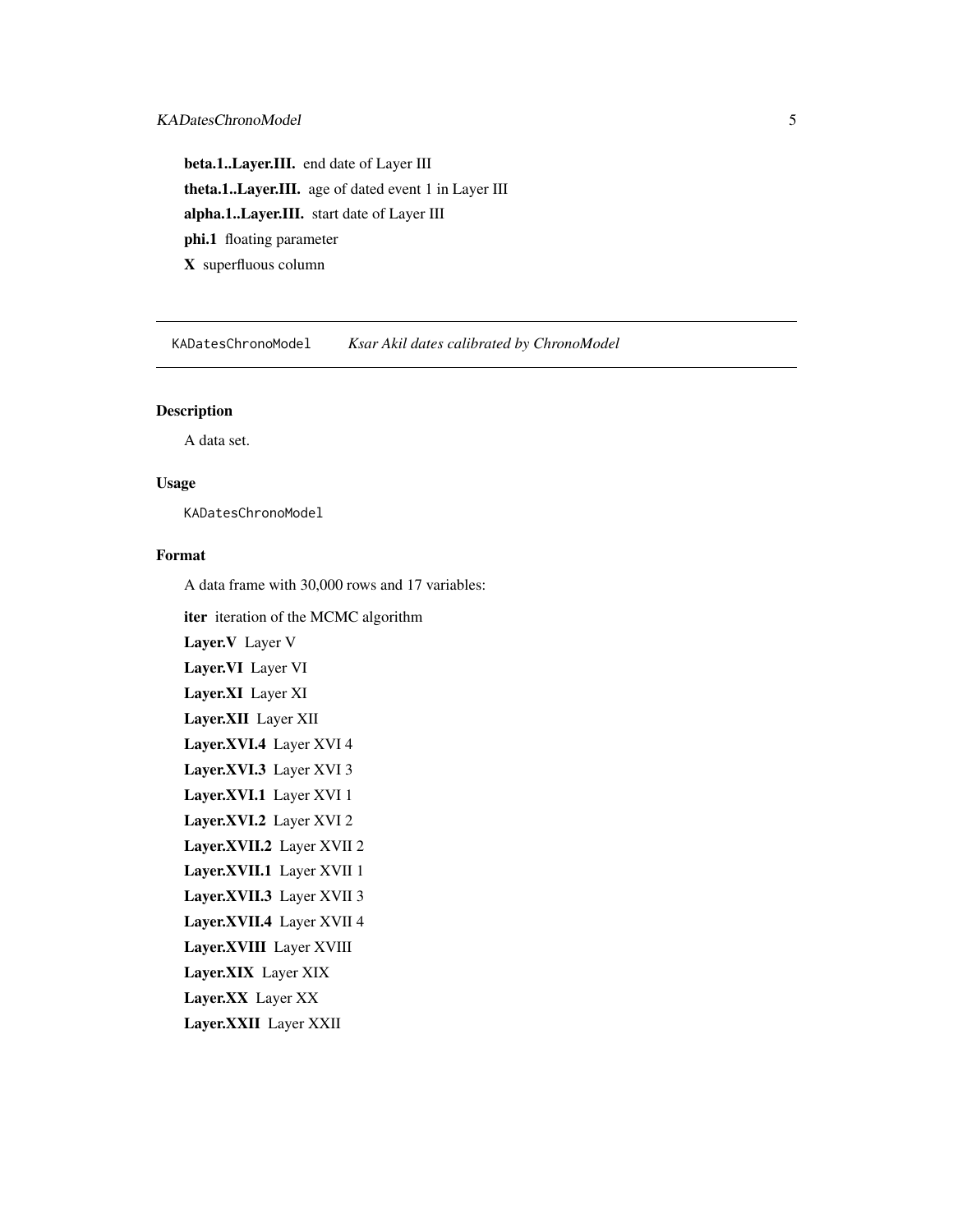<span id="page-5-0"></span>

#### Description

A data set

#### Usage

KADatesOxcal

#### Format

A data frame with 10,000 rows and 27 variables:

Pass iteration of the MCMC algorithm Ethelruda Ethelruda start.dated.IUP start dated IUP GrA.53000 GrA 5300 end.dated.IUP end dated IUP start.Ahmarian start Ahmarian GrA.57597 GrA 57597 GrA.53004 GrA 53004 GrA.57542 GrA 57542 GrA.54846 GrA 54846 GrA.57603 GrA 57603 GrA.57602 GrA 57602 GrA.53001 GrA 53001 Egbert Egbert GrA.54847 GrA 54847 GrA.57599 GrA 57599 GrA.57598 GrA 57598 GrA.57544 GrA 57544 end.Ahmarian end Ahmarian start.UP start UP GrA.57545 GrA 57545 GrA.53006 GrA 53006 GrA.54848 GrA 54848 end.UP end UP start.EPI start EPI GrA.53005 GrA 53005 end.EPI end EPI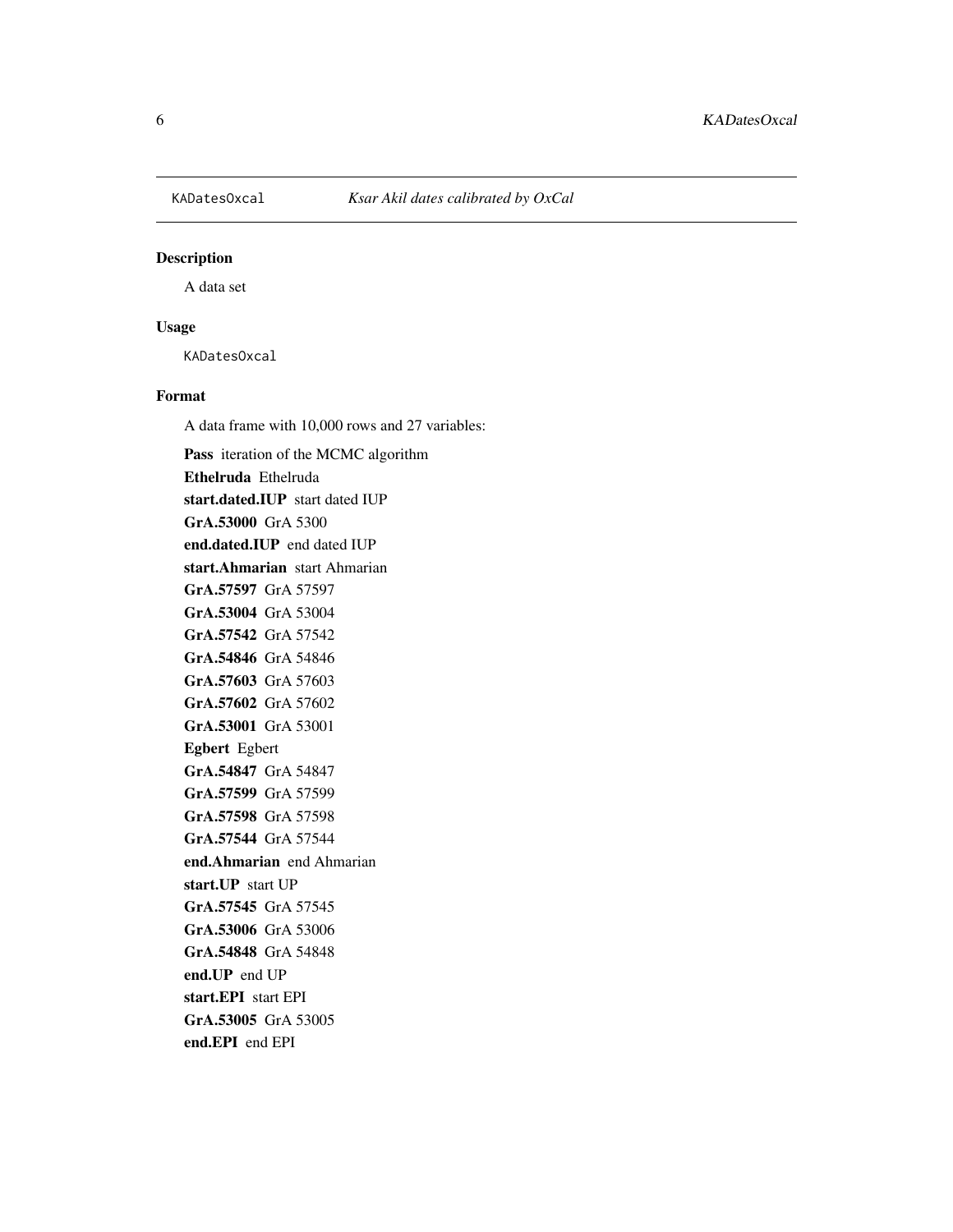<span id="page-6-0"></span>KAPhasesChronoModel *Ksar Akil phases calibrated by ChronoModel*

#### Description

A data set

#### Usage

KAPhasesChronoModel

#### Format

A data frame with 30,000 rows and 9 variables:

iter iteration of the MCMC algorithm EPI.alpha start date of EPI EPI.beta end date of EPI UP.alpha start date of UP UP.beta end date of UP Ahmarian.alpha start date of Ahmarian Ahmarian.beta end date of Ahmarian IUP.alpha start date of IUP IUP.beta end date of IUP